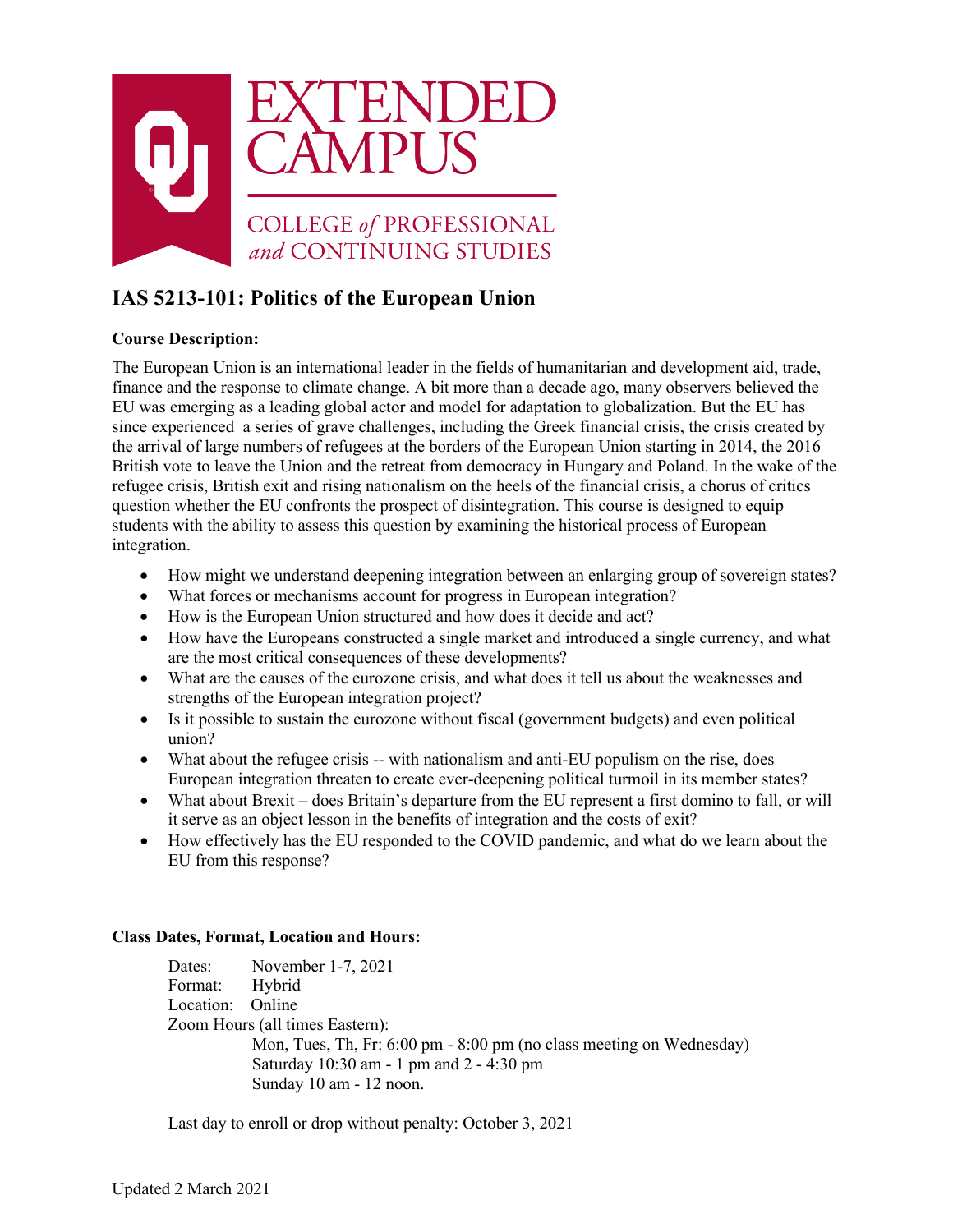*Please note that this is an intensive course, demanding extensive reading, interaction and writing over a 7-day period. Our Canvas course site is the definitive guide to all course readings and assignments. Since there may be modest updates to assignments, please check the Canvas course site and your OU email regularly after October 1.*

#### **Site Director:**

| Name:   | Ms. Frances Wolf    |
|---------|---------------------|
| E-mail: | apwashington@ou.edu |
| Phone:  | <b>TBA</b>          |

#### **Professor Contact Information:**

| Course Professor:       | Mitchell P. Smith, Ph.D.                                            |
|-------------------------|---------------------------------------------------------------------|
| Mailing Address:        | Department of International & Area Studies                          |
|                         | University of Oklahoma                                              |
|                         | Farzaneh Hall, Room 306                                             |
|                         | Norman, OK 73019                                                    |
| Telephone Number:       | $(405)$ 325-6681                                                    |
| E-mail Address:         | $mps(a)$ ou.edu                                                     |
| Professor availability: | The professor will be available to students via e-mail in the weeks |
|                         | preceding the start of the course and during the course.            |

#### **Textbook(s) and Instructional Materials:**

Student materials are available at the OU Bookstore Website at [https://ou.textbookx.com/institutional/index.php.](https://ou.textbookx.com/institutional/index.php) The website has book selling, renting, buying, returning, and order tracking capabilities. If you need help with an order, or if you have any questions contact the toll-free phone at  $1-(855)$ -790-6637, agents are available from  $9a - 5p$  (EST) Monday – Friday. For more information or questions about textbooks, feel free to contact [apsyllabi@ou.edu.](mailto:apsyllabi@ou.edu) Text prices are available online.

- 1. Kurzer, P. (2001). *Markets and moral regulation: Cultural change in the European Union.*  New York: Cambridge University Press. ISBN 9780521003957.
- 2. McCormick, J. & Olsen, J. (2017). *The European Union: Politics and policies* (6<sup>th</sup> ed.). Boulder, CO: Westview Press. ISBN 9780813349848.
- 3. Nelson, B. F., & Stubb, A. (Eds.) (2014). *The European Union: Readings on the theory and practice of European integration* (4<sup>th</sup> ed.). Boulder, CO: Lynne Rienner. ISBN 9781626370333.
- 4. Materials posted on the OU Canvas learning management system: Access Canvas at [https://canvas.ou.edu,](https://canvas.ou.edu/) enter your OU NetID and password, and select course to access material. If you require assistance with Canvas, please click on the Help icon. You can search the Canvas guides, chat with Canvas support, or contact OU IT.

#### **Assignments, Grading and Due Dates:**

#### **There are four graded components to the course:**

- 1. An analytical essay -- topic provided in Canvas -- of approximately 1250 words (5 double-spaced pages) due to the Canvas dropbox just before the start of our first class meeting **on Monday, Nov. 1** (25% of course grade);
- 2. Regular, substantive, high-quality contributions during class M-F (20% of grade);
- 3. Two final debates (Nov 6 and 7) on the refugee crisis (10%) and on EU values and how the EU should respond to rising nationalism and the straying of Poland and Hungary from the values of the EU (15% of course grade)
- 4. A second essay of 1500 words (6 double-spaced pages) **due 2 weeks after last class meeting, November 21 11:59 pm CST** (30% of course grade).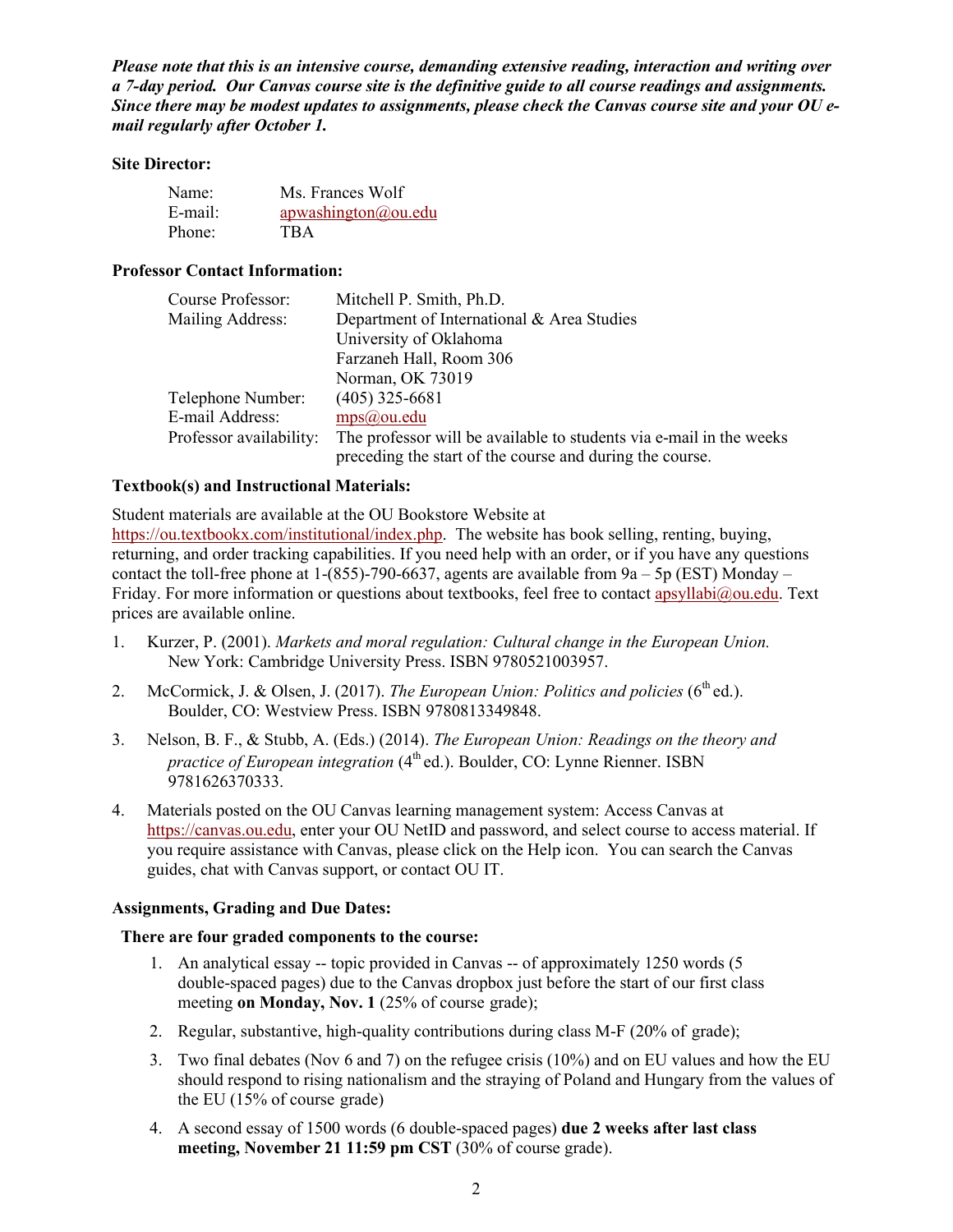The instructor will be available for consultation via e-mail (preferred) in advance of the course, so that students wishing to obtain guidance on the first essay assignment may do so. **All students should check their OU e-mail regularly after October 1 for communications from the instructor about the course.**

#### **Schedule of Assignments and Discussions (***Note that the article readings for segments III through V will be updated; see Canvas course site for definitive guide and links to all articles.***)**

- I. The Origins and Forces of European Integration
	- i. Selections in the Nelsen and Stubb volume from: Spinelli and Rossi; Churchill; Schuman; preambles to the Treaties of Paris and Rome; Monnet; de Gaulle; preamble to the Single European Act; Thatcher; Delors; Haas.
	- ii. Jonathan Olsen and John McCormick, The European Union: Politics and Policies, pp. 1-90 (chapters 1-4) and 95-184 (chapters 5 through most of 9).
	- iii. Ernst Haas, "The Uniting of Europe," pp, 145-149; Andrew Moravcsik, "The Choice for Europe," pp. 215-228 and Alec Stone Sweet and Wayne Sandholtz, "Integration, Supranational Governance, and the Institutionalization of the European Polity," pp. 229-249 in Nelsen and Stubb.

**First essay assignment** (1250 words) **due to the Canvas dropbox immediately before the first class meeting and in hard copy at first class meeting on Nov 1:** Setting aside for now the current challenges confronting the European Union (to which we will devote a great deal of attention in subsequent segments of the course), the advance of European integration is something of a puzzle. Countries with varying cultures, institutions and historical experiences, and which had recently been engaged in bitter conflict, somehow came together in a project of integration. Many observers of European Community/European Union countries (including journalists, politicians, and scholars) argued in the early decades of this project that substantial advances in integration were unlikely to take place, could occur only under highly specialized conditions, and would not endure. The historical development of the EC/EU seems to contradict this claim. How would you explain European integration? What factors or mechanisms have made progress possible? What role have EU institutions played in sustaining and advancing the integration process?

Identify the core factors at work specifically and directly at the very outset of your essay, with elaboration and examples to follow. Draw closely on the assigned readings and cite sources for all ideas and arguments (not only quotations, which should in any case be kept to the minimum necessary to develop your response).

You may use any method of source citations with which you are familiar, provided you (a) are consistent throughout the document, and (b) cite all sources appropriately.

#### II. From Single Market to Economic and Monetary Union

- i. Olsen and McCormick, *The European Union*, pp. 237-251 (chapter 12).
- ii. Liesbet Hooghe and Gary Marks, "Multi-Level Governance in the European Union," pp. 263-276 in Nelsen and Stubb.
- iii. Paulette Kurzer, *Markets and Moral Regulation***,** all.

iv.

- III. The Eurozone Crisis and the EU Response
	- i. Steven Erlanger, "Euro, Meant to Unite Europe, Seems to Rend It," *The New York Times***,** October 20, 2011.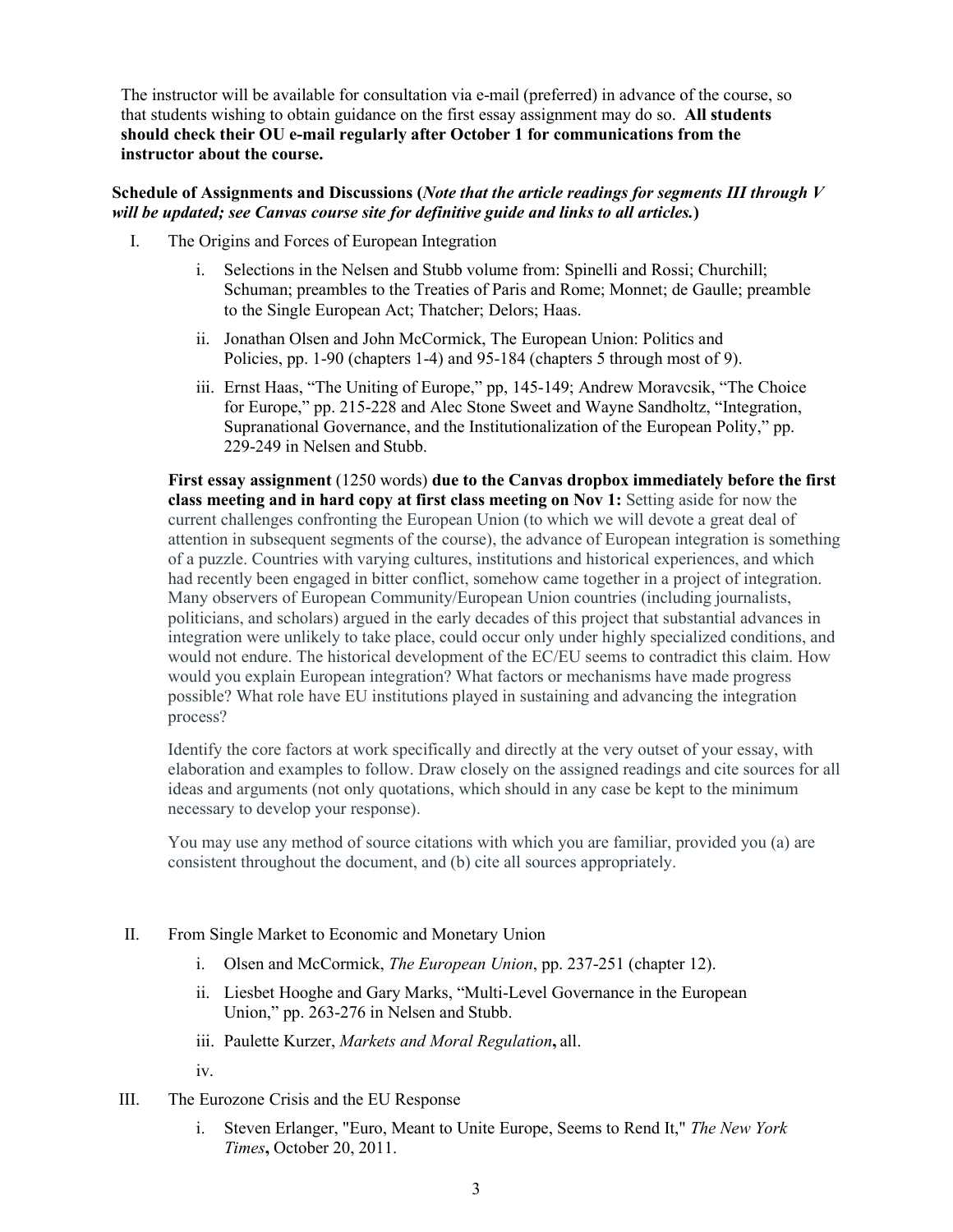- ii. Charles Grant, "25 Years On: How the Euro's Architects Erred," Centre for European Reform, November 5, 2015; [http://www.cer.eu/insights/25-years-how-euro's](http://www.cer.eu/insights/25-years-how-euro)[architects-erred](http://www.cer.eu/insights/25-years-how-euro)
- iii. "Fixing Europe's single currency," *The Economist*, September 23, 2010; <http://www.economist.com/node/17093339>
- iv. Bergsten, C. F. (2012). Why the euro will survive: Completing the continent's half-built house. Foreign Affairs, 91(5)
- v. Ian Parker, "The Greek Warrior: How a radical finance minister took on Europe and failed," *The New Yorker*, August 3, 2015; <https://www.newyorker.com/magazine/2015/08/03/the-greek-warrior>
- vi. Nicolaus Heinen, "The European Semester: What does it mean?" Euractiv.com, October 6, 2010; [https://www.euractiv.com/section/euro-finance/opinion/the](https://www.euractiv.com/section/euro-finance/opinion/the-european-semester-what-does-it-mean/)[european-semester-what-does-it-mean/](https://www.euractiv.com/section/euro-finance/opinion/the-european-semester-what-does-it-mean/)
- vii. Lorenzo Bini Smaghi, "European banking union needs its final leg," *The Financial Times*, October 20, 2017; [https://www.ft.com/content/611b7212-b263-11e7-aa26](https://www.ft.com/content/611b7212-b263-11e7-aa26-bb002965bce8) [bb002965bce8](https://www.ft.com/content/611b7212-b263-11e7-aa26-bb002965bce8)
- viii.Jennifer Rankin, "The eurozone strikes back why Europe is booming again," *The Guardian*, September 16, 2017; [https://www.theguardian.com/business/2017/sep/16/the-eurozone-strikes-back-why](https://www.theguardian.com/business/2017/sep/16/the-eurozone-strikes-back-why-europe-is-booming-again)[europe-is-booming-again](https://www.theguardian.com/business/2017/sep/16/the-eurozone-strikes-back-why-europe-is-booming-again)
- ix. Barry Eichengreen, "Can Macron and Merkel agree on how to fix the Eurozone?" *The Guardian*, September 11, 2017; [https://www.theguardian.com/business/2017/sep/11/macron-merkel-eurozone](https://www.theguardian.com/business/2017/sep/11/macron-merkel-eurozone-france-germany)[france-germany](https://www.theguardian.com/business/2017/sep/11/macron-merkel-eurozone-france-germany)
- x. Jennifer Rankin, "Europe should have its own economy and finance minister, says EC," *The Guardian*, December 6, 2017; [https://www.theguardian.com/business/2017/sep/16/the-eurozone-strikes-back-why](https://www.theguardian.com/business/2017/sep/16/the-eurozone-strikes-back-why-europe-is-booming-again)[europe-is-booming-again](https://www.theguardian.com/business/2017/sep/16/the-eurozone-strikes-back-why-europe-is-booming-again)
- IV. The EU as a Community of Values and the Future of the EU
	- i. John McCormick, *The European Union*, pp. 240-243 and 296-312.
	- ii. Maximilian Popp, "Europe's Deadly Borders: An Inside Look at EU's Shameful Immigration Policy," *Spiegel Online International*, September 11, 2014: [http://www.spiegel.de/international/europe/europe-tightens-borders-and-fails-to](http://www.spiegel.de/international/europe/europe-tightens-borders-and-fails-to-%20protect-people-a-989502.html)[protect-people-a-989502.html](http://www.spiegel.de/international/europe/europe-tightens-borders-and-fails-to-%20protect-people-a-989502.html)
	- iii. Nick Barnets, "Refugee crisis heightens on Greece's eastern islands," *Aljazeera America*, August 8, 2015.
	- iv. Rick Lyman, "Eastern Bloc's Resistance to Refugees Highlights Europe's Cultural and Political Divisions," *The New York Times*, September 12, 2015.
	- v. Council of the European Union, "EU-Turkey Statement," 18 March 2016; [http://www.consilium.europa.eu/en/press/press-releases/2016/03/18/eu-turkey](http://www.consilium.europa.eu/en/press/press-releases/2016/03/18/eu-turkey-statement/)[statement/](http://www.consilium.europa.eu/en/press/press-releases/2016/03/18/eu-turkey-statement/)
	- vi. "Turkey Threatens to Unilaterally Suspend Refugee Deal," Deutsche Welle, March 16, 2017; [http://www.dw.com/en/turkey-threatens-to-unilaterally](http://www.dw.com/en/turkey-threatens-to-unilaterally-suspend-eu-refugee-deal/a-37957097)[suspend-eu-refugee-deal/a-37957097](http://www.dw.com/en/turkey-threatens-to-unilaterally-suspend-eu-refugee-deal/a-37957097)
	- vii. Aria Bendix, "EU Takes Legal Action Against Czech Republic, Hungary, and Poland, *The Atlantic*, June 14, 2017; [https://www.theatlantic.com/news/archive/2017/06/eu-takes-legal](https://www.theatlantic.com/news/archive/2017/06/eu-takes-legal-action-against-czech-republic-hungary-and-poland/530241/)[action-against-czech-republic-hungary-and-poland/530241/](https://www.theatlantic.com/news/archive/2017/06/eu-takes-legal-action-against-czech-republic-hungary-and-poland/530241/).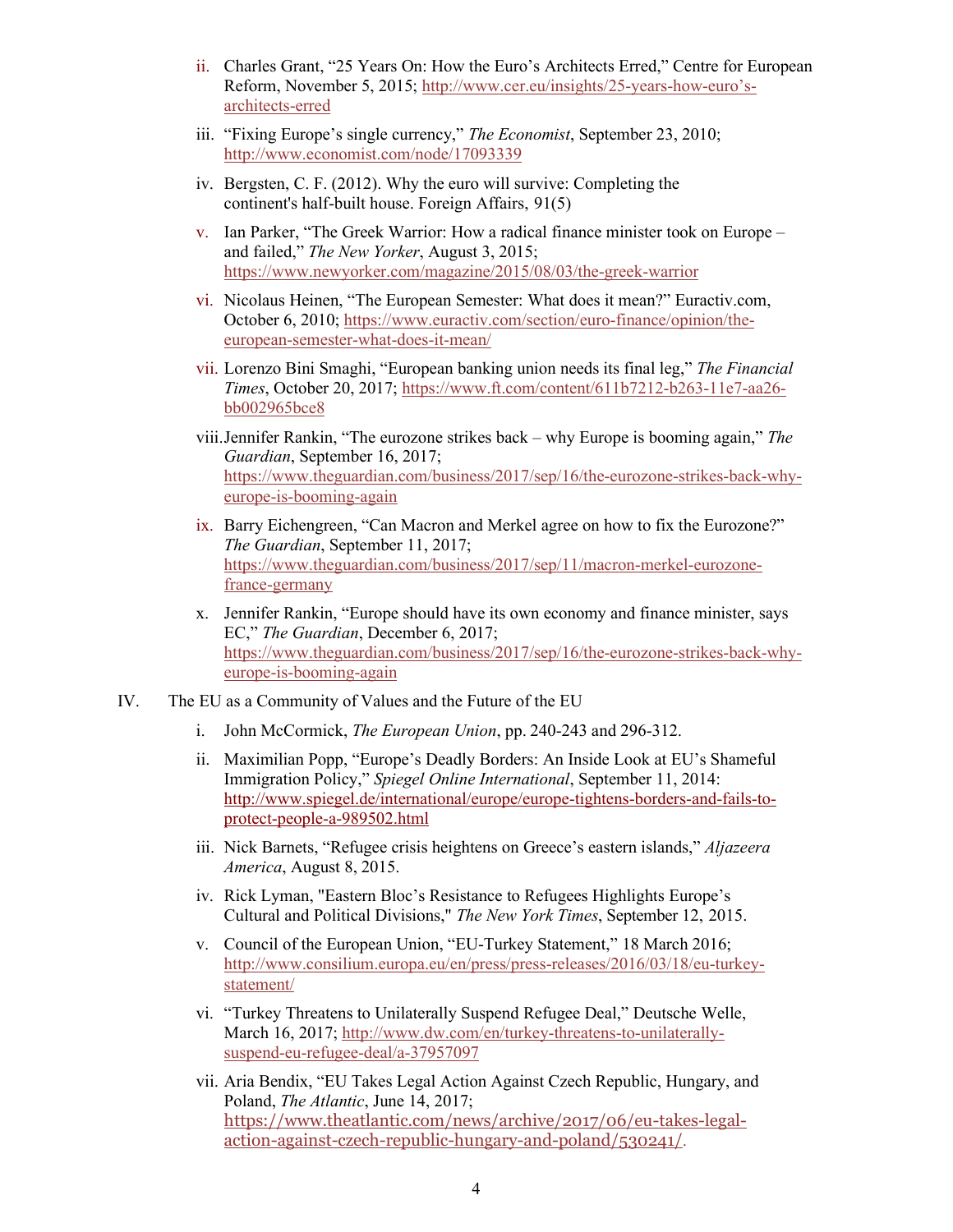- viii."European Parliament Resolution on the Situation in Hungary," May 17, 2017, Strasbourg; [http://www.europarl.europa.eu/sides/getDoc.do?pubRef=-](http://www.europarl.europa.eu/sides/getDoc.do?pubRef=-//EP//TEXT+TA+P8-TA-2017-0216+0+DOC+XML+V0//EN) [//EP//TEXT+TA+P8-TA-2017-0216+0+DOC+XML+V0//EN](http://www.europarl.europa.eu/sides/getDoc.do?pubRef=-//EP//TEXT+TA+P8-TA-2017-0216+0+DOC+XML+V0//EN)
- ix. Heather Grabbe and Stefan Lehne, "Defending EU Values in Poland and Hungary," *Carnegie Europe*, September 4, 2017; [http://carnegieeurope.eu/2017/09/04/defending-eu-values-in-poland-and](http://carnegieeurope.eu/2017/09/04/defending-eu-values-in-poland-and-hungary-pub-72988)[hungary-pub-72988](http://carnegieeurope.eu/2017/09/04/defending-eu-values-in-poland-and-hungary-pub-72988)
- x. Matthew Taylor, "'White Europe': 60,000 nationalists march on Poland's independence day," *The Guardian*, November 12, 2017; [https://www.theguardian.com/world/2017/nov/12/white-europe-60000](https://www.theguardian.com/world/2017/nov/12/white-europe-60000-nationalists-march-on-polands-independence-day) [nationalists-march-on-polands-independence-day](https://www.theguardian.com/world/2017/nov/12/white-europe-60000-nationalists-march-on-polands-independence-day)
- xi. Deutsche Welle, "European Court tells Warsaw to halt Bialowiesza Forest Logging," Nov 20, 2017; [http://www.dw.com/en/european-court-tells-warsaw-to](http://www.dw.com/en/european-court-tells-warsaw-to-halt-bialowieza-forest-logging/a-41459320)[halt-bialowieza-forest-logging/a-41459320](http://www.dw.com/en/european-court-tells-warsaw-to-halt-bialowieza-forest-logging/a-41459320)
- xii. Peter Mueller and Christoph Schult, "Merkel Risks Deepening EU Rifts," Spiegel Online, October 18, 2017; [http://www.spiegel.de/international/europe/rule-of-law-dispute-deepens-rifts-in](http://www.spiegel.de/international/europe/rule-of-law-dispute-deepens-rifts-in-european-union-a-1173184.html)[european-union-a-1173184.html](http://www.spiegel.de/international/europe/rule-of-law-dispute-deepens-rifts-in-european-union-a-1173184.html)
- xiii.Robyn Munro, "Brexit Brief: negotiating the UK's exit from the EU," Institute for Government (UK), July 19, 2016. [http://www.instituteforgovernment.org.uk/blog/14280/brexit-brief-negotiating](http://www.instituteforgovernment.org.uk/blog/14280/brexit-brief-negotiating-the-uks-exit-from-the-eu/)[the-uks-exit-from-the-eu/](http://www.instituteforgovernment.org.uk/blog/14280/brexit-brief-negotiating-the-uks-exit-from-the-eu/)
- xiv.Katrin Bennhold, "Where Brexit Hurts: The Nurses and Doctors Leaving London," *The New York Times*, Nov. 21, 2017.
- 5. **Second essay assignment** (1500 words**) due 2 weeks after last class meeting, November 21, 2021 by 11:59pm CT:** Should the European Council pursue Article 7 action against Poland and Hungary? Is such a step crucial to upholding values central to the identity of the EU, or would this path be too divisive and potentially destructive for the European integration project? Is there another approach that would be more productive?

### **Grading:**

This is a letter-graded course: A, B, C, D, or F.

**Notice:** Failure to meet assignment due dates could result in a grade of I (Incomplete) and may adversely impact Tuition Assistance and/or Financial Aid.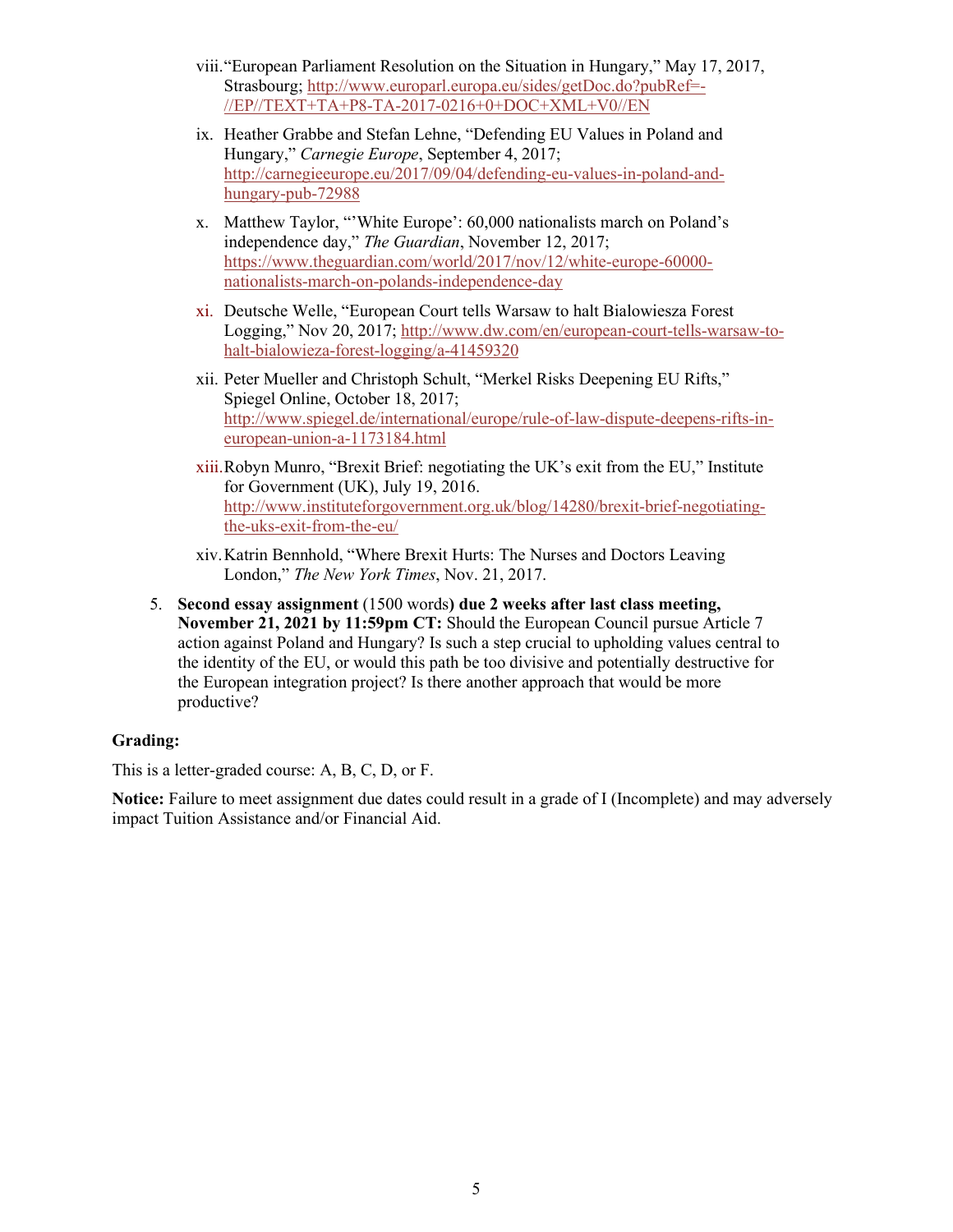#### **POLICIES AND NOTICES**

#### **Attendance/Grade Policy**

Attendance and participation in interaction, individual assignments, group exercises, simulations, role playing, etc. are valuable aspects of any course because much of the learning comes from discussions in class with other students. It is expected that you attend all classes and be on time except for excused emergencies.

Excused absences are given for professor mandated activities or legally required activities such as emergencies or military assignments. It is the policy of the University to excuse absences of students that result from religious observances and to provide without penalty for the rescheduling of examinations and additional required class work that may fall on religious holidays. Unavoidable personal emergencies, including (but not limited to) serious illness; delays in getting to class because of accidents, etc.; deaths and funerals, and hazardous road conditions will be excused.

If you are obtaining financial assistance (TA, STAP, FA, VA, Scholarship, etc.) to pay all or part of your tuition cost, you must follow your funding agency/institution's policy regarding "I" (Incomplete) grades unless the timeline is longer than what the University policy allows then you must adhere to the University policy. Students who receive Financial Aid must resolve/complete any "I" (Incomplete) grades by the end of the term or he/she may be placed on "financial aid probation." If the "I" grade is not resolved/completed by the end of the following term, the student's Financial Aid may be suspended make the student ineligible for further Financial Aid.

Students are responsible for meeting the guidelines of Tuition Assistance and Veterans Assistance. See the education counselor at your local education center for a complete description of your TA or VA requirements.

OU faculty will submit grades online through ONE not later than 30 days after the course end date. Course end dates are approximately one calendar month after the final seminar date on this syllabus and are provided on the official scheduling website for reference.

#### **Academic Integrity and Student Conduct**

Academic integrity means honesty and responsibility in scholarship. Academic assignments exist to help students learn; grades exist to show how fully this goal is attained. Therefore all work and all grades should result from the student's own understanding and effort.

Academic misconduct is any act which improperly affects the evaluation of a student's academic performance or achievement. Misconduct occurs when the student either knows or reasonably should know that the act constitutes misconduct. Academic misconduct includes: cheating and using unauthorized materials on examinations and other assignments; improper collaboration, submitting the same assignment for different classes (self-plagiarism); fabrication, forgery, alteration of documents, lying, etc…in order to obtain an academic advantage; assisting others in academic misconduct; attempting to commit academic misconduct; destruction of property, hacking, etc…; intimidation and interference with integrity process; and plagiarism. All students should review the Student's Guide to Academic Integrity at [http://integrity.ou.edu/students\\_guide.html](http://integrity.ou.edu/students_guide.html)

Students and faculty each have responsibility for maintaining an appropriate learning environment. All students should review policies regarding student conduct at<http://studentconduct.ou.edu/>

#### **Accommodation Statement**

The University of Oklahoma is committed to making its activities as accessible as possible. For accommodations on the basis of disability, please contact your local OU Site Director.

#### **Adjustment for Pregnancy/Childbirth-Related Issues**

Should you need modifications or adjustments to your course requirements because of documented pregnancy-related or childbirth-related issues, please contact the Professor as soon as possible to discuss. Generally, modifications will be made where medically necessary and similar in scope to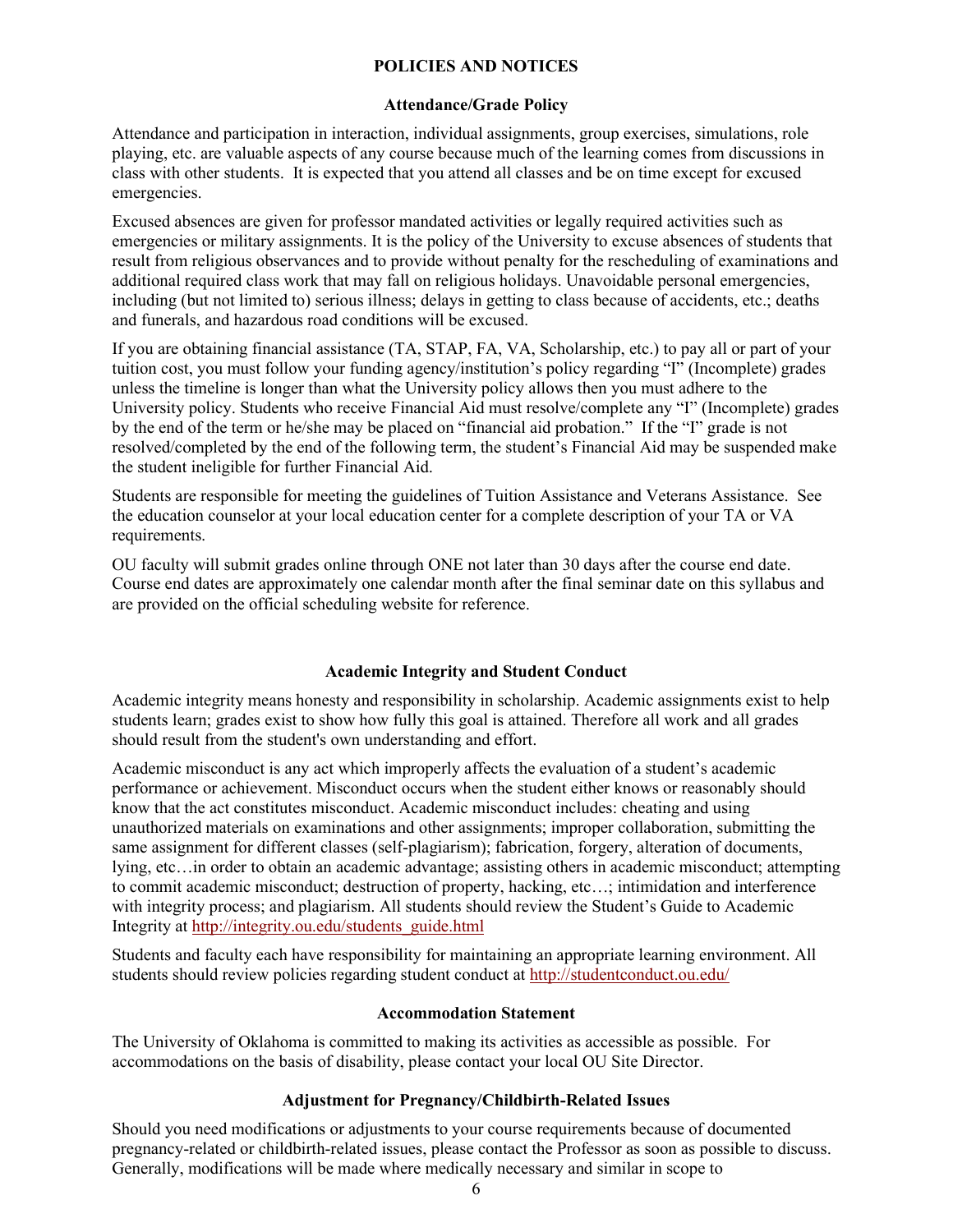#### **Title IX Resources**

For any concerns regarding gender-based discrimination, sexual harassment, sexual misconduct, stalking, or intimate partner violence, the University offers a variety of resources, including advocates on-call 24/7, counseling services, mutual no-contact orders, scheduling adjustments, and disciplinary sanctions against the perpetrator. Please contact the Sexual Misconduct Office at [smo@ou.edu](mailto:smo@ou.edu) or (405) 325-2215 (8-5), or the Sexual Assault Response Team at (405) 615 -0013 (24/7) to report an incident. To learn more about Title IX, please visit the Institutional Equity Office's website at<http://www.ou.edu/content/eoo.html>

### **Course Policies**

Extended Campus (also and formerly known as Advanced Programs) policy is to order books in paperback if available. Courses, dates, and professors are subject to change. Please check with your OU Site Director. Students should retain a copy of any assignments that are e/mailed to the professor for the course. Neither duplicating services nor office supplies are provided.

Any and all course materials, syllabus, lessons, lectures, etc. are the property of professor teaching the course and the Board of Regents of the University of Oklahoma and are protected under applicable copyright.

For more information about OU Extended Campus, visit our website at:<http://www.goou.ou.edu/>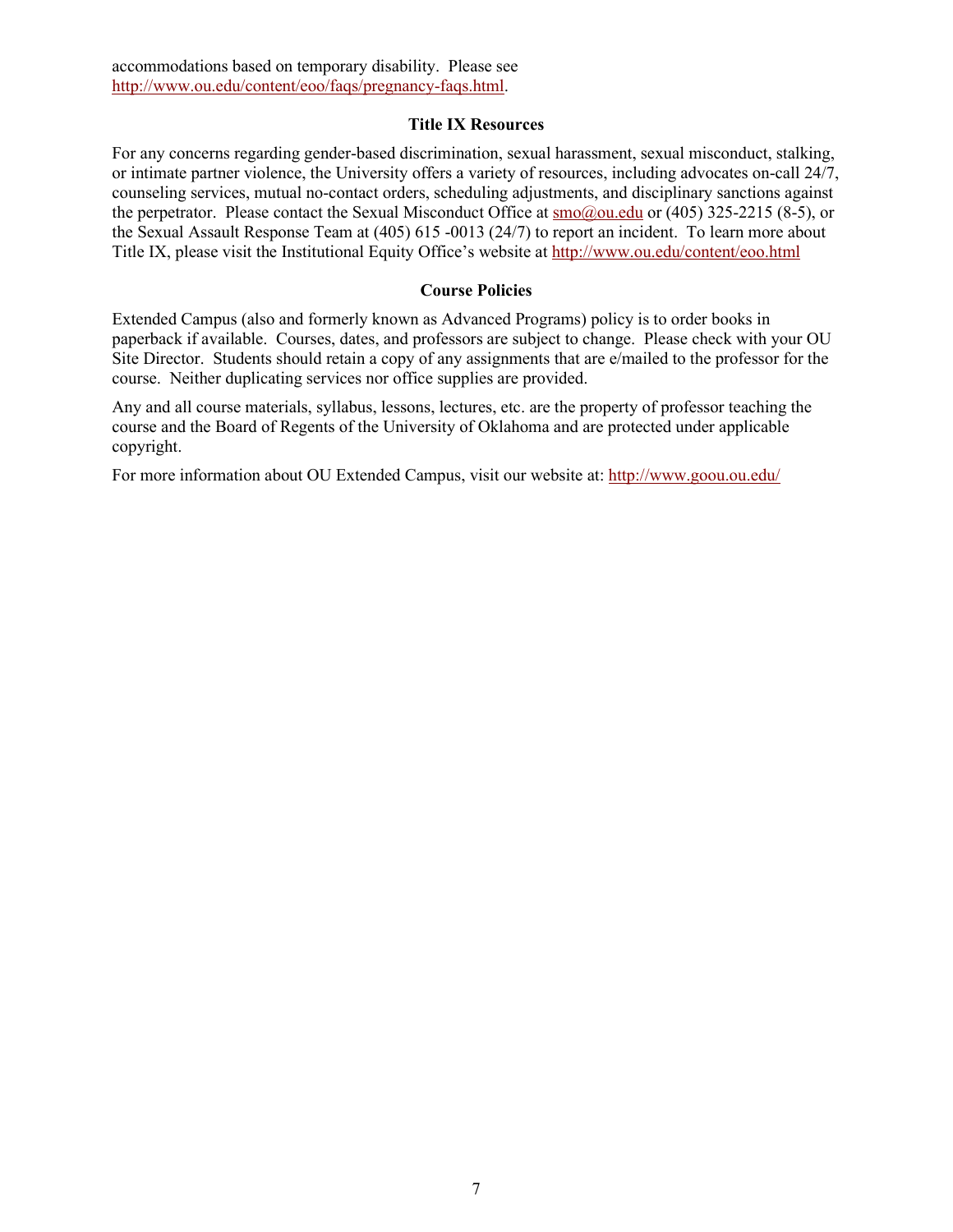### **INSTRUCTOR VITA**

# **Mitchell P. Smith, Ph.D.**

# **Education**

- 1993 Ph.D., Politics, Princeton University
- MPA., Woodrow Wilson School of Public and International Affairs, Princeton University
- BA, Economics, University of California, Berkeley

### **Academic Positions**

- Academic Director, OU MA program in International Relations (since June 2014)
- Interim Dean, College of International Studies (Oct 2019-July 2020)
- Associate Dean for Academic Affairs, College of International Studies, OU (since July 2015)
- Professor and Chair, Department of International and Area Studies, OU (June 2012-Sep 2019)
- Associate Professor, Department of Political Science and School of International and Area Studies, OU (2004-2012)
- Director of Graduate Studies, Department of Political Science, OU(2007-12)
- Director of Graduate Studies, School of International and Area Studies, OU (2003-10)
- Assistant Professor, OU 1999 to 2004
- Advanced Programs Professor since 2000

# **Frequently Taught Extended Campus (Advanced Programs) Courses**

- PSC 5550 Politics of the Global Financial Crisis
- IAS 5213 The European Union
- IAS 5790 Introduction to Graduate Studies in International Relations

# **Major Areas of Teaching and Research Interest**

- Comparative Political Economy
- International Political Economy
- West European Politics
- The European Union

### **Representative Publications and Presentations**

- Co-editor, *Redefining European Economic Governance* (Routledge, 2014).
- *Regulating Environment and Health in the U.S. and the EU: Protecting Public and Planet*, (Palgrave Macmillan, 2012).
- Editor, *Europe and National Economic Transformation: The EU After the LisbonDecade*  (European Union Politics series, Palgrave Macmillan, 2012).
- *States of Liberalization: Redefining the Public Sector in Integrated Europe* (State University of New York Press, 2005).
- Co-editor, *Legitimacy and the European Union: The Contested Polity* (London and New York: Routledge, 1999).
- "Single market, global competition: regulating the European market in a global economy," *Journal of European Public Policy* 17, No. 7 (October 2010): 937-953.
- "All Access Points are Not Created Equal: Explaining the Fate of Diffuse Interests in the EU," *British Journal of Politics and International Relations*, Vol. 10, No. 1 (January, 2008): 65-84.
- "Europe and the German Model: Growing Tension or Symbiosis?" *German Politics*  (December 2001).
- "In Pursuit of Selective Liberalization: Single Market Competition and its Limits," *Journal of European Public Policy,* (December 2001).
- "Autonomy by the Rules: the European Commission and the Development of State Aid Policy,"*Journal of Common Market Studies*, Vol. 36, No. 1 (March 1998): 55-78.